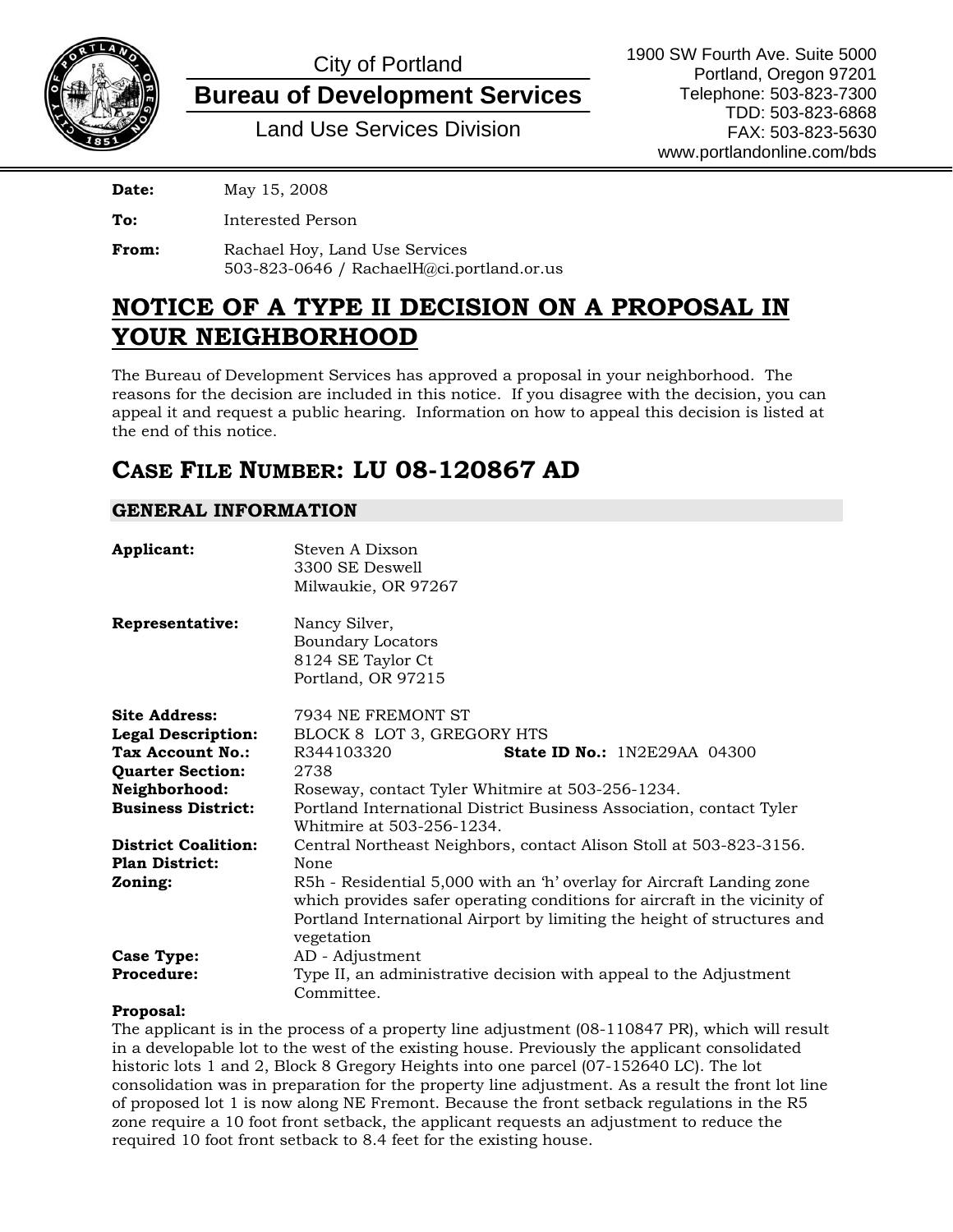#### **Relevant Approval Criteria:**

Adjustment requests will be approved if the review body finds that the applicant has shown that approval criteria A. through F. of Section 33.805.040, Adjustment Approval Criteria have been met.

#### **ANALYSIS**

**Site and Vicinity:** The site is located on the corner of NE Fremont Street and NE 80<sup>th</sup> Avenue. The existing single family home on the site will remain. The detached garage will be removed because it will be on the new lot, with the approval of the property line adjustment. The surrounding homes in this R5 zoned neighborhood are primarily detached, one to two story, single family homes. The property sits one block west of the CG zone and a number of commercial establishments.

**Zoning:** R5h: The R5 designation is one of the City's single-dwelling zones which is intended to preserve land for housing and to promote housing opportunities for individual households. The zone implements the comprehensive plan policies and designations for single-dwelling housing.

The Aircraft Landing ("h") overlay zone provides safer operating conditions for aircraft in the vicinity of Portland International Airport by limiting the height of structures and vegetation. In the future, if new development occurs on the site the following height information and requirements will apply. The allowed height limit for buildings and vegetation on the site per the "h" overlay is 250 feet above the lowest base point at Portland International Airport. The airport low base point is at an elevation of 18.3 feet. Therefore, the topographical elevation of the site PLUS the proposed building cannot exceed 268.3 feet. The highest ground elevation on the site is approximately 240 feet. Therefore, buildings and vegetation on the site cannot exceed 28.3 feet in height. On this site the maximum limit of the base zone (R5) is 30 feet, but would only be allowable with a letter of approval from the FAA granting permission to exceed the height limits allowed by the h-overlay. An application for FAA approval may be obtained from the Aviation Department of the Port of Portland.

**Land Use History:** City records indicate that prior land use reviews include the following:

**07-152640 LC** – This lot consolidation has been approved. The applicant consolidated historic lots 1 & 2, Block 8, Gregory Heights, into one parcel. The lot consolidation was done in preparation for a property line adjustment with the abutting Lot 3 under the same ownership.

**O8-110847 PR** – This property line adjustment will turn an existing property line that runs east-west to a north south line, separating the existing house from a newly created lot to the west. By turning the property line, the existing house has a new front lot line along NE Fremont Street.

**Agency Review:** A "Notice of Proposal in Your Neighborhood" was mailed **April 18, 2008**. The following Bureaus have responded with no issues or concerns:

- Bureau of Environmental Services
- Water Bureau
- Fire Bureau
- Site Development Section of BDS
- Bureau of Transportation Engineering
- Bureau of Parks-Forestry Division
- Life Safety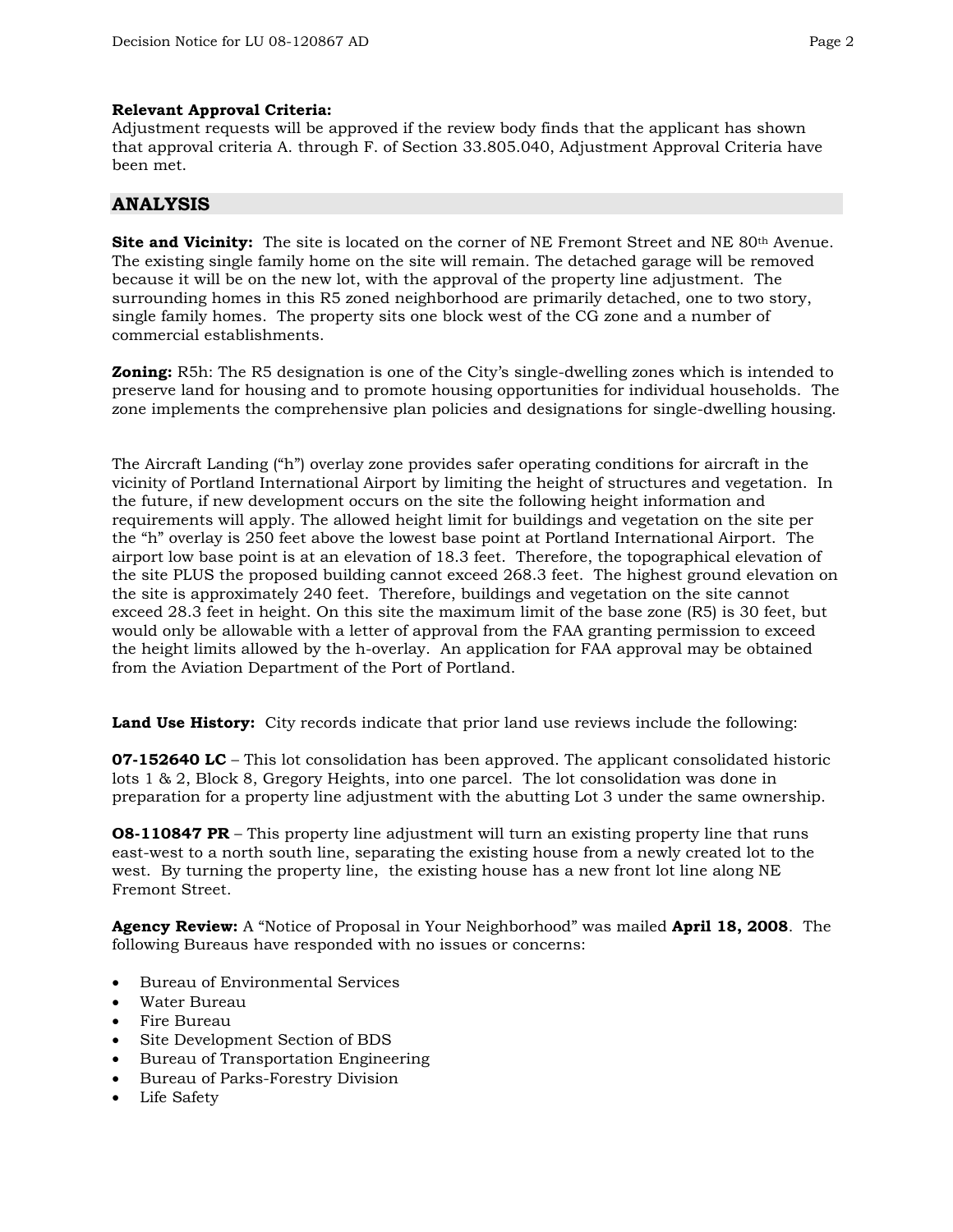**Neighborhood Review:** A Notice of Proposal in Your Neighborhood was mailed on April 18, 2008. No written responses have been received from either the Neighborhood Association or notified property owners in response to the proposal.

#### **Title 33.805.10 Purpose of Adjustments**

The regulations of the zoning code are designed to implement the goals and policies of the Comprehensive Plan. These regulations apply city-wide, but because of the city's diversity, some sites are difficult to develop in compliance with the regulations. The adjustment review process provides a mechanism by which the regulations in the zoning code may be modified if the proposed development continues to meet the intended purpose of those regulations. Adjustments may also be used when strict application of the code's regulations would preclude all use of the site. Adjustment reviews provide flexibility for unusual situations and to allow for alternative ways to meet the purposes of the code, while allowing the zoning code to continue to provide certainty and rapid processing for land use applications.

#### **33.805.40 Adjustment Approval Criteria**

Adjustment requests will be approved if the review body finds that the applicant has shown that approval criteria A. through F. stated below are met.

**A.** Granting the adjustment will equally or better meet the purpose of the regulation to be modified; and

**Findings:** The applicant proposes one adjustment to reduce the front building setback from 10 feet to 8.4 feet for the existing house. There is no new development associated with this adjustment request. The adjustment is needed because the front lot line for the existing house will change with the approval of a property line adjustment. The front building setback is measured from the front lot line, which will be on NE Fremont Street, where as previously the front lot line was on NE 80th Avenue. Because the front setback standard in the R5 zone requires a 10 foot front setback, measured from the front lot line, the applicant request an adjustment to reduce the required 10 foot front building setback to 8.4 feet. The purpose of the setback regulation is listed below:

The setback regulations for buildings serve several purposes:

- *They maintain light, air, separation for fire protection, and access for fire fighting;*
- *They reflect the general building scale and placement of houses in the city's neighborhoods;*
- *They promote a reasonable physical relationship between residences;*
- *They promote options for privacy for neighboring properties;*
- *They require larger front setbacks than side and rear setbacks to promote open, visually pleasing front yards;*
- *They provide adequate flexibility to site a building so that it may be compatible with the neighborhood, fit the topography of the site, allow for required outdoor areas, and allow for architectural diversity.*

The existing house is located 8.4 feet from NE Fremont Street. As mentioned above, no new development is being requested, the need for the adjustment is due to the change in the front lot line for the existing house from  $NE 80<sup>th</sup>$  to  $NE$  Fremont Street. Previously, the existing house was meeting the front building setback of 10 feet along NE 80<sup>th</sup> Avenue. The change in the front lot line will not have any impact on the location of the existing house or its proximity to the residence across the street on NE Fremont Street; nothing is changing. It will not negatively impact light, air or privacy for adjacent properties. There will be adequate access for fire fighting and meets fire protection requirements of the Building Code. The existing house has sufficient outdoor area along the side of the house facing NE 80<sup>th</sup> Avenue and a private backyard with approximately 27 feet from the building wall to the rear property line. Based on this information, this criterion is met.

**B.** If in a residential zone, the proposal will not significantly detract from the livability or appearance of the residential area, or if in an OS, C, E, or I zone, the proposal will be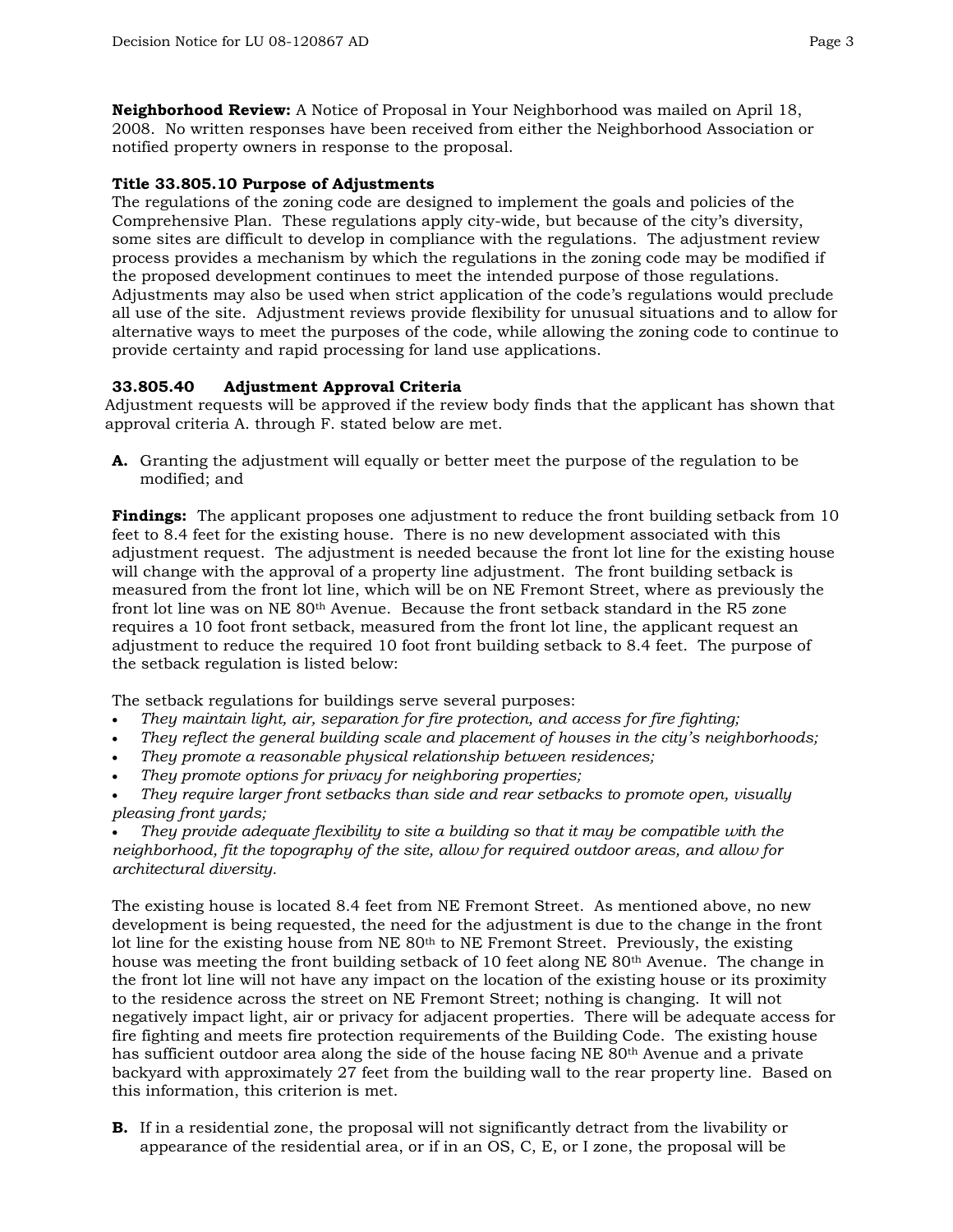consistent with the classifications of the adjacent streets and the desired character of the area; and

**Findings:** The change in front lot line for the existing house will not detract from the livability or appearance of the residential area. As mentioned above, no new development is being proposed at this time. The existing house has its front door facing NE Fremont Street and will continue to use this as its main entrance. Many houses on the block and on adjacent blocks along NE Fremont Street face this major transit street. Again, there are no physical changes or additions to the existing house, so existing privacy and other livability-related values will not change. Based on this information, this criterion is met.

**E.** Any impacts resulting from the adjustment are mitigated to the extent practical; and

**Findings:** There are no noticeable impacts from this adjustment since no changes are requested to the existing house through this adjustment. This adjustment identifies the change in front lot line for the existing house from NE 80th Avenue to NE Fremont Street. This in turn requires that the existing house meet front building setback standards along NE Fremont instead of NE 80th Avenue. As mentioned above, no privacy or livability-related values are impacted, nor has there been any physical relationship change between residences. Based on this information, no mitigation is necessary. This criterion is met.

- **C.** If more than one adjustment is being requested, the cumulative effect of the adjustments results in a project which is still consistent with the overall purpose of the zone.
- **D.** City designated scenic resources and historic resources are preserved; and
- **F.** If in an environmental zone, the proposal has as few significant detrimental environmental impacts on the resources and resource value as is practical.

**Findings:** Only one adjustment is requested, the site does not contain any identified scenic or historic resources and the site is not located in an environmental zone; therefore, these criterion are not applicable.

#### **DEVELOPMENT STANDARDS**

Unless specifically required in the approval criteria listed above, this proposal does not have to meet the development standards in order to be approved during this review process. The plans submitted for a building or zoning permit must demonstrate that all development standards of Title 33 can be met, or have received an Adjustment or Modification via a land use review prior to the approval of a building or zoning permit.

#### **CONCLUSIONS**

The applicant proposes one adjustment to reduce the front building setback from 10 feet to 8.4 feet. As noted in this report, no new development is requested through this adjustment. The front lot line for the existing house will change with the approval of a property line adjustment (08-110847 PR).

#### **ADMINISTRATIVE DECISION**

**Approval** of an Adjustment to 33.110.220.B to reduce the required minimum front setback from 10 feet to 8.4 feet, per the approved site plan, Exhibits C-1, signed and dated May 12, 2008.

**Decision rendered by:**  $\left\{\begin{array}{c} \Lambda \sim h \ll \end{array} \right\}$   $\left\{\begin{array}{c} \sqrt{\frac{h}{\sqrt{2}}} \sim \end{array} \right\}$  **on May 12, 2008** 

By authority of the Director of the Burgau of Development Services

**Decision mailed: May 15, 2008**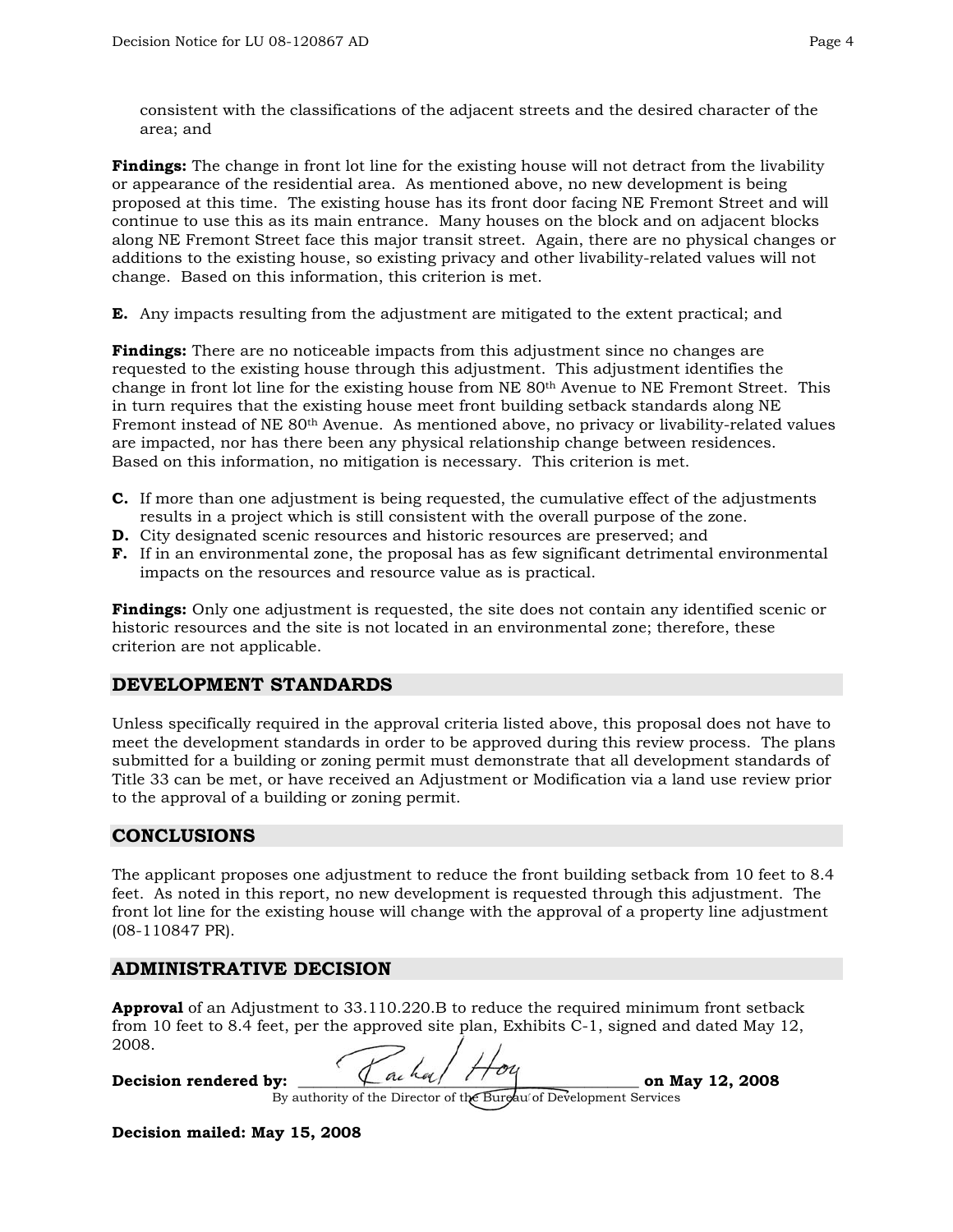#### **Staff Planner: Rachael Hoy**

**About this Decision.** This land use decision is **not a permit** for development. Permits may be required prior to any work. Contact the Development Services Center at 503-823-7310 for information about permits.

**Procedural Information.** The application for this land use review was submitted on April 8, 2008, and was determined to be complete on April 16, 2008.

*Zoning Code Section 33.700.080* states that Land Use Review applications are reviewed under the regulations in effect at the time the application was submitted, provided that the application is complete at the time of submittal, or complete within 180 days. Therefore this application was reviewed against the Zoning Code in effect on April 8, 2008.

*ORS 227.178* states the City must issue a final decision on Land Use Review applications within 120-days of the application being deemed complete. The 120-day review period may be waived or extended at the request of the applicant. In this case, the applicant did not waive or extend the120-day review period.

#### **Some of the information contained in this report was provided by the applicant.**

As required by Section 33.800.060 of the Portland Zoning Code, the burden of proof is on the applicant to show that the approval criteria are met. The Bureau of Development Services has independently reviewed the information submitted by the applicant and has included this information only where the Bureau of Development Services has determined the information satisfactorily demonstrates compliance with the applicable approval criteria. This report is the decision of the Bureau of Development Services with input from other City and public agencies.

**Conditions of Approval.** If approved, this project may be subject to a number of specific conditions, listed above. Compliance with the applicable conditions of approval must be documented in all related permit applications. Plans and drawings submitted during the permitting process must illustrate how applicable conditions of approval are met. Any project elements that are specifically required by conditions of approval must be shown on the plans, and labeled as such.

These conditions of approval run with the land, unless modified by future land use reviews. As used in the conditions, the term "applicant" includes the applicant for this land use review, any person undertaking development pursuant to this land use review, the proprietor of the use or development approved by this land use review, and the current owner and future owners of the property subject to this land use review.

**Appealing this decision.** This decision may be appealed to the Adjustment Committee, which will hold a public hearing. Appeals must be filed **by 4:30 PM on May 29, 2008** at 1900 SW Fourth Ave. Appeals can be filed on the first floor in the Development Services Center until 3 p.m. After 3 p.m., appeals must be submitted to the receptionist at the front desk on the fifth floor. **An appeal fee of \$250 will be charged**. The appeal fee will be refunded if the appellant prevails. Recognized neighborhood associations are not subject to the appeal fee. Low-income individuals appealing a decision for their personal residence that they own in whole or in part may qualify for an appeal fee waiver. In addition, an appeal fee may be waived for a low income individual if the individual resides within the required notification area for the review**,** and the individual has resided at that address for at least 60 days. Assistance in filing the appeal and information on fee waivers is available from BDS in the Development Services Center. Fee waivers for low-income individuals must be approved prior to filing the appeal; please allow 3 working days for fee waiver approval. Please see the appeal form for additional information.

The file and all evidence on this case are available for your review by appointment only. Please contact the receptionist at 503-823-7967 to schedule an appointment. I can provide some information over the phone. Copies of all information in the file can be obtained for a fee equal [to the cost of services. Ad](http://www.ci.portland.or.us/)ditional information about the City of Portland, city bureaus, and a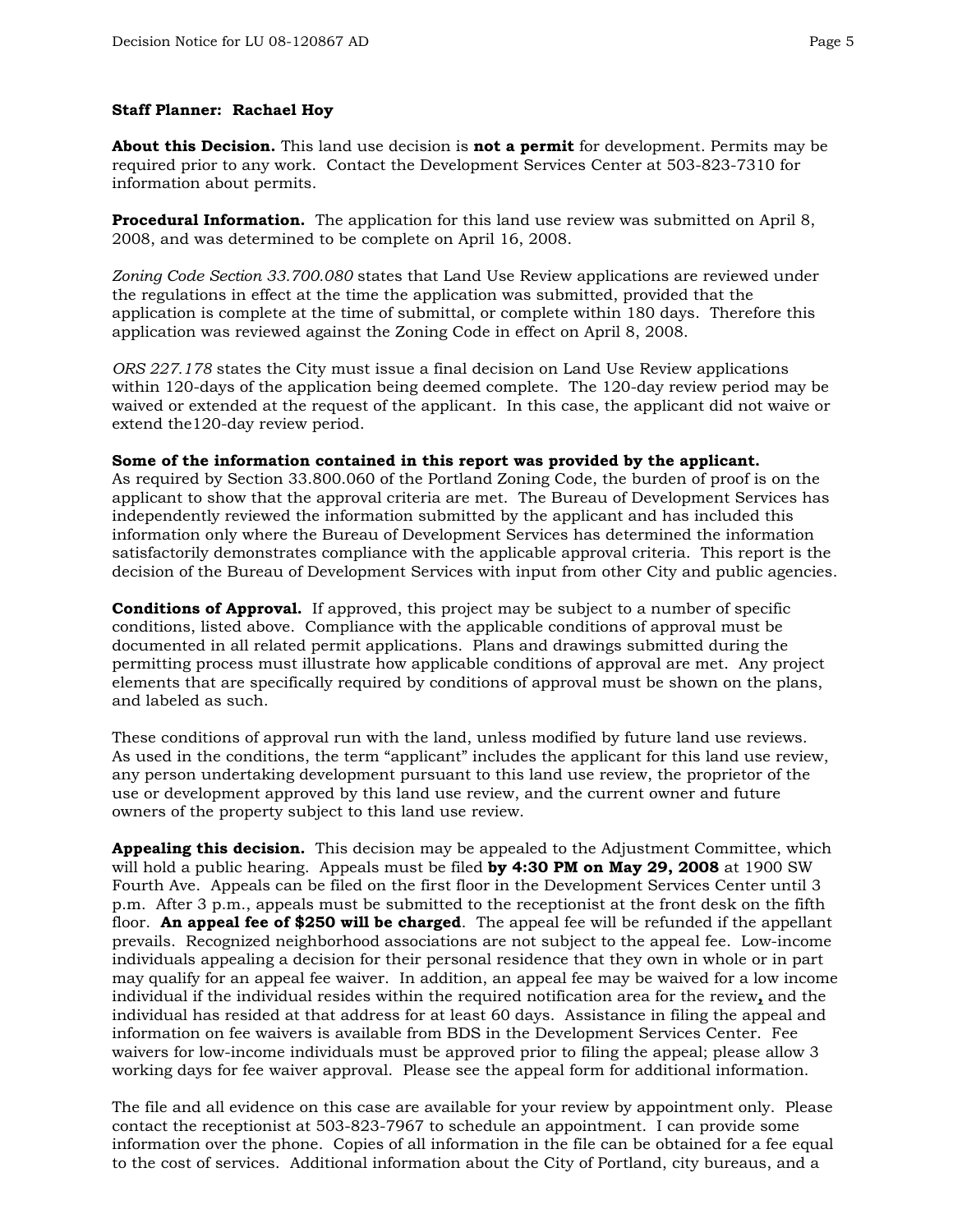digital copy of the Portland Zoning Code is available on the internet at www.portlandonline.com.

**Attending the hearing.** If this decision is appealed, a hearing will be scheduled, and you will be notified of the date and time of the hearing. The decision of the Adjustment Committee is final; any further appeal must be made to the Oregon Land Use Board of Appeals (LUBA) within 21 days of the date of mailing the decision, pursuant to ORS 197.620 and 197.830. Contact LUBA at 550 Capitol St. NE, Suite 235, Salem, Oregon 97301, or phone 1-503-373-1265 for further information.

Failure to raise an issue by the close of the record at or following the final hearing on this case, in person or by letter, may preclude an appeal to the Land Use Board of Appeals (LUBA) on that issue. Also, if you do not raise an issue with enough specificity to give the Adjustment Committee an opportunity to respond to it, that also may preclude an appeal to LUBA on that issue.

#### **Recording the final decision.**

If this Land Use Review is approved the final decision must be recorded with the Multnomah County Recorder. A few days prior to the last day to appeal, the City will mail instructions to the applicant for recording the documents associated with their final land use decision.

- *Unless appealed,* The final decision may be recorded on or after **May 30, 2008 (the day following the last day to appeal).**
- A building or zoning permit will be issued only after the final decision is recorded.

The applicant, builder, or a representative may record the final decision as follows:

- By Mail: Send the two recording sheets (sent in separate mailing) and the final Land Use Review decision with a check made payable to the Multnomah County Recorder to: Multnomah County Recorder, P.O. Box 5007, Portland OR 97208. The recording fee is identified on the recording sheet. Please include a self-addressed, stamped envelope.
- In Person: Bring the two recording sheets (sent in separate mailing) and the final Land Use Review decision with a check made payable to the Multnomah County Recorder to the County Recorder's office located at 501 SE Hawthorne Boulevard, #158, Portland OR 97214. The recording fee is identified on the recording sheet.

For further information on recording, please call the County Recorder at 503-988-3034 For further information on your recording documents please call the Bureau of Development Services Land Use Services Division at 503-823-0625.

**Expiration of this approval.** An approval expires three years from the date the final decision is rendered unless a building permit has been issued, or the approved activity has begun.

Where a site has received approval for multiple developments, and a building permit is not issued for all of the approved development within three years of the date of the final decision, a new land use review will be required before a permit will be issued for the remaining development, subject to the Zoning Code in effect at that time.

Zone Change and Comprehensive Plan Map Amendment approvals do not expire.

**Applying for your permits.** A building permit, occupancy permit, or development permit may be required before carrying out an approved project. At the time they apply for a permit, permittees must demonstrate compliance with:

- All conditions imposed herein;
- All applicable development standards, unless specifically exempted as part of this land use review;
- All requirements of the building code; and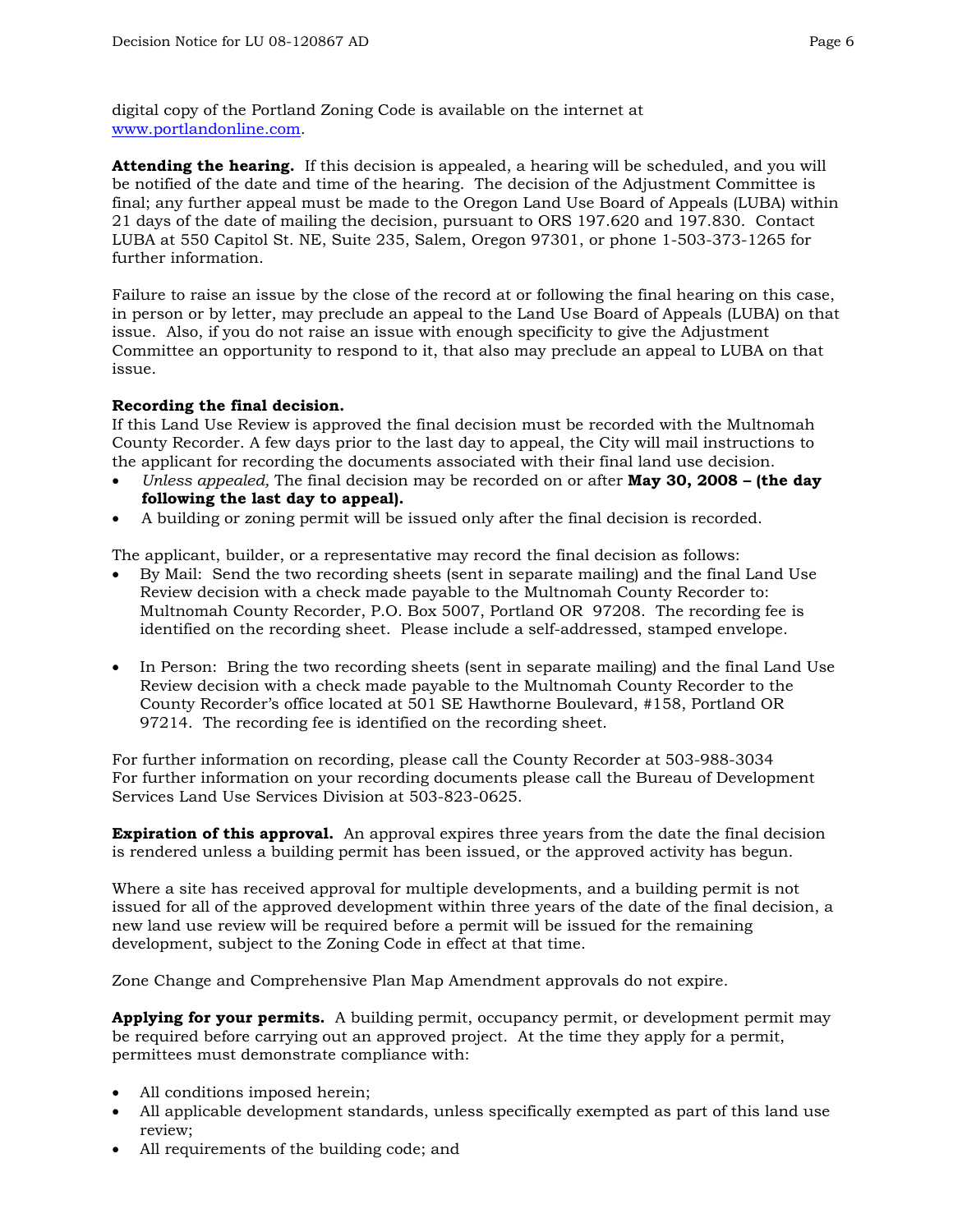• All provisions of the Municipal Code of the City of Portland, and all other applicable ordinances, provisions and regulations of the City.

#### **EXHIBITS**

#### NOT ATTACHED UNLESS INDICATED

- A. Applicant's Statement and Original LU Application
- B. Zoning Map (attached)
- C. Plans/Drawings:
	- 1. Site Plan (attached)
- D. Notification information:
	- 1. Mailing list
	- 2. Mailed notice
- E. Agency Responses:
	- 1. Summary sheet of Bureau responses
	- 2. Life Safety Section of BDS
- F. Correspondence: None
- G. Site History Research

**The Bureau of Development Services is committed to providing equal access to information and hearings. If you need special accommodations, please call 503-823- 0625 (TTY 503-823-6868).**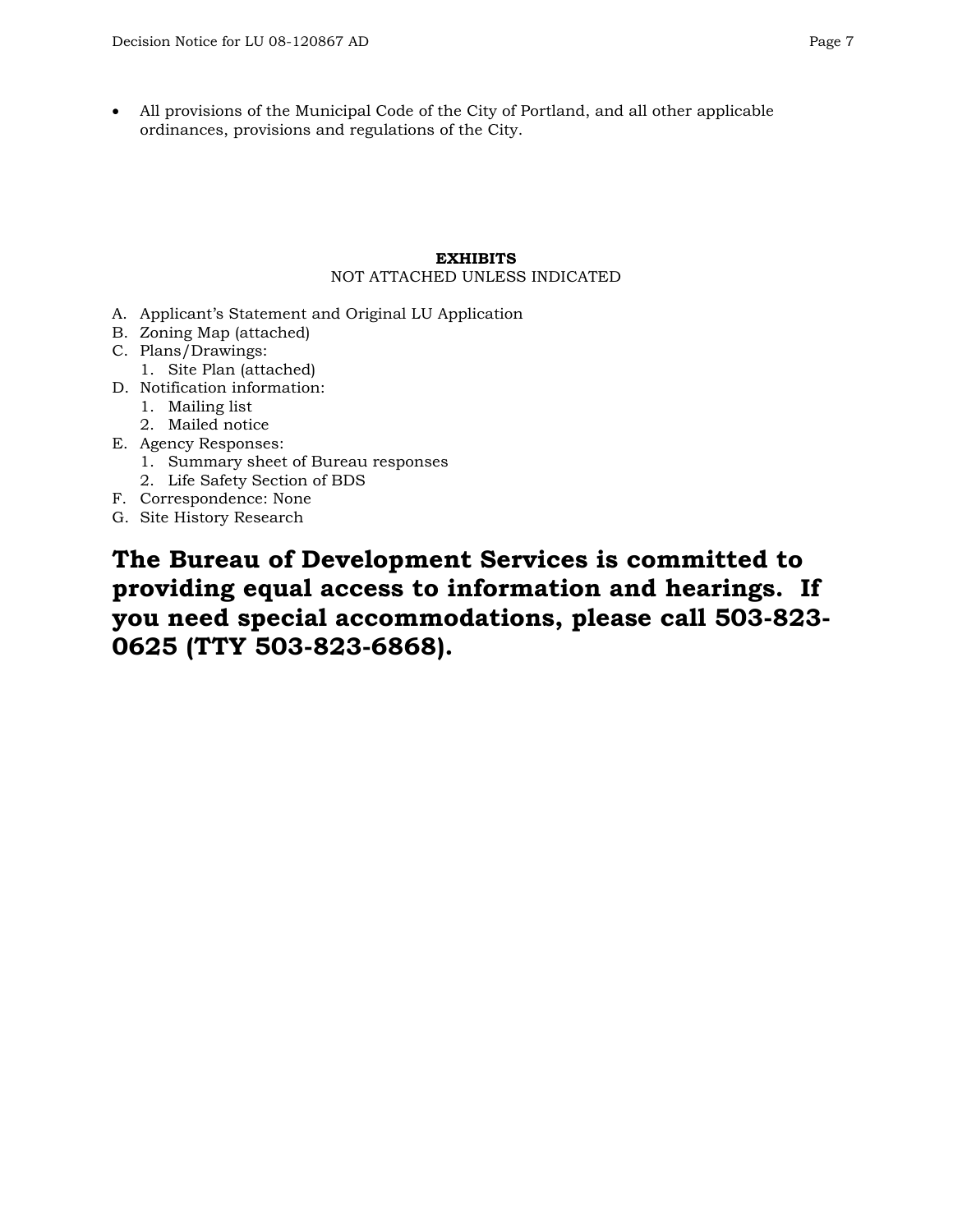